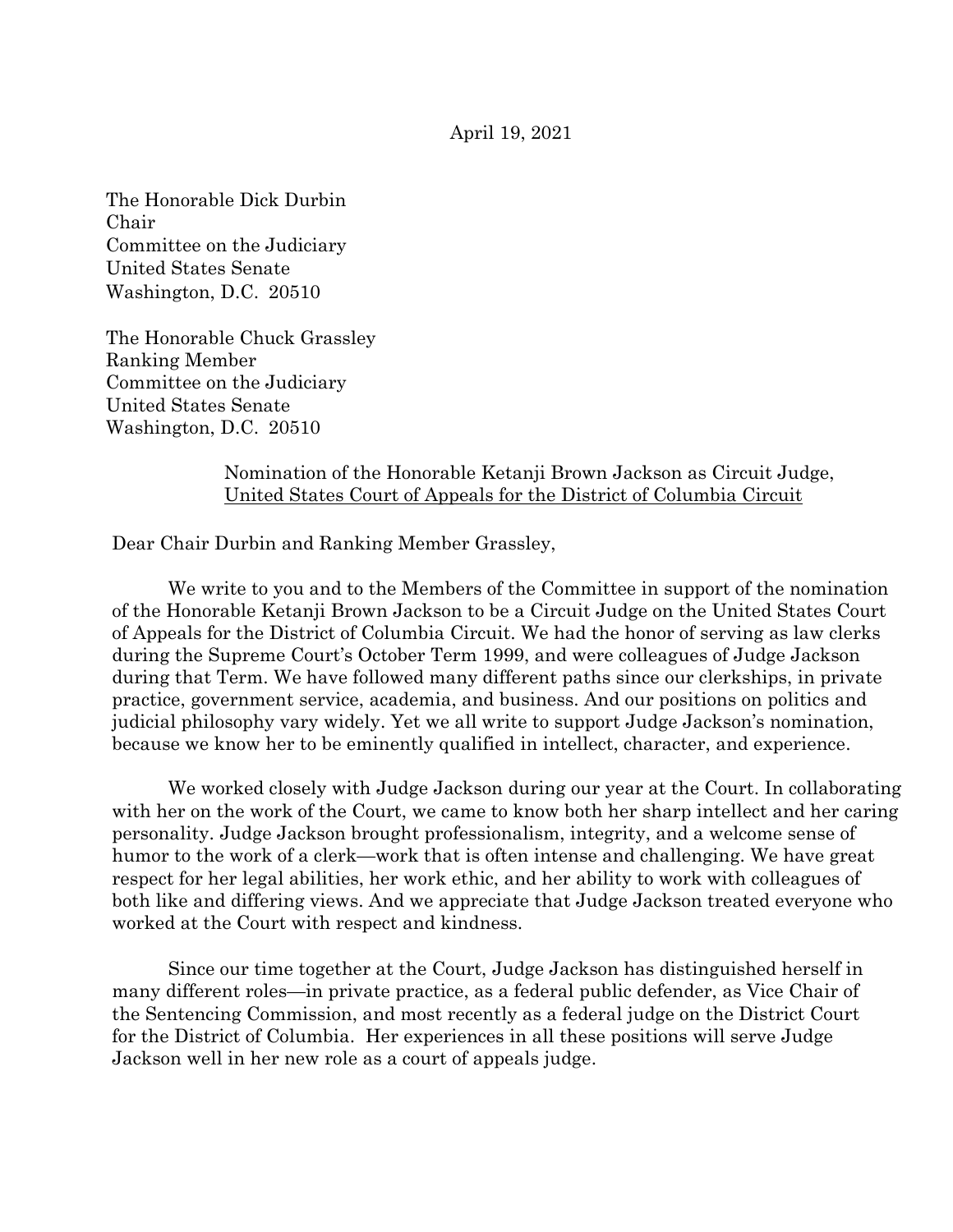Judge Jackson is fully qualified for the position of Circuit Judge on the United States Court of Appeals for the District of Columbia Circuit. Based on our experience of clerking with her, we believe that Judge Jackson will make an excellent addition to the court of appeals.

Very truly yours,

Jim Bennett Law Clerk to Justice Kennedy (OT 1999)

Rosemarie Blase Law Clerk to Chief Justice Rehnquist (OT 1999)

Kevin Boyle Law Clerk to Chief Justice Rehnquist (OT 1999)

William Burck Law Clerk to Justice Kennedy (OT 1999)

Erin Glenn Busby Law Clerk to Justice Breyer (OT 1999)

David Franklin Law Clerk to Justice Ginsburg (OT 1999)

Jordan B. Hansell Law Clerk to Justice Scalia (OT 1999)

Leslie Hakala Law Clerk to Justice O'Connor (OT 1999)

Marc Isserles Law Clerk to Justice Breyer (OT 1999)

Bradley Joondeph Law Clerk to Justice O'Connor (OT 1999)

Jay Jorgensen Law Clerk to Chief Justice Rehnquist (OT 1999)

Jay L. Koh Law Clerk to Justice Souter (OT 1999)